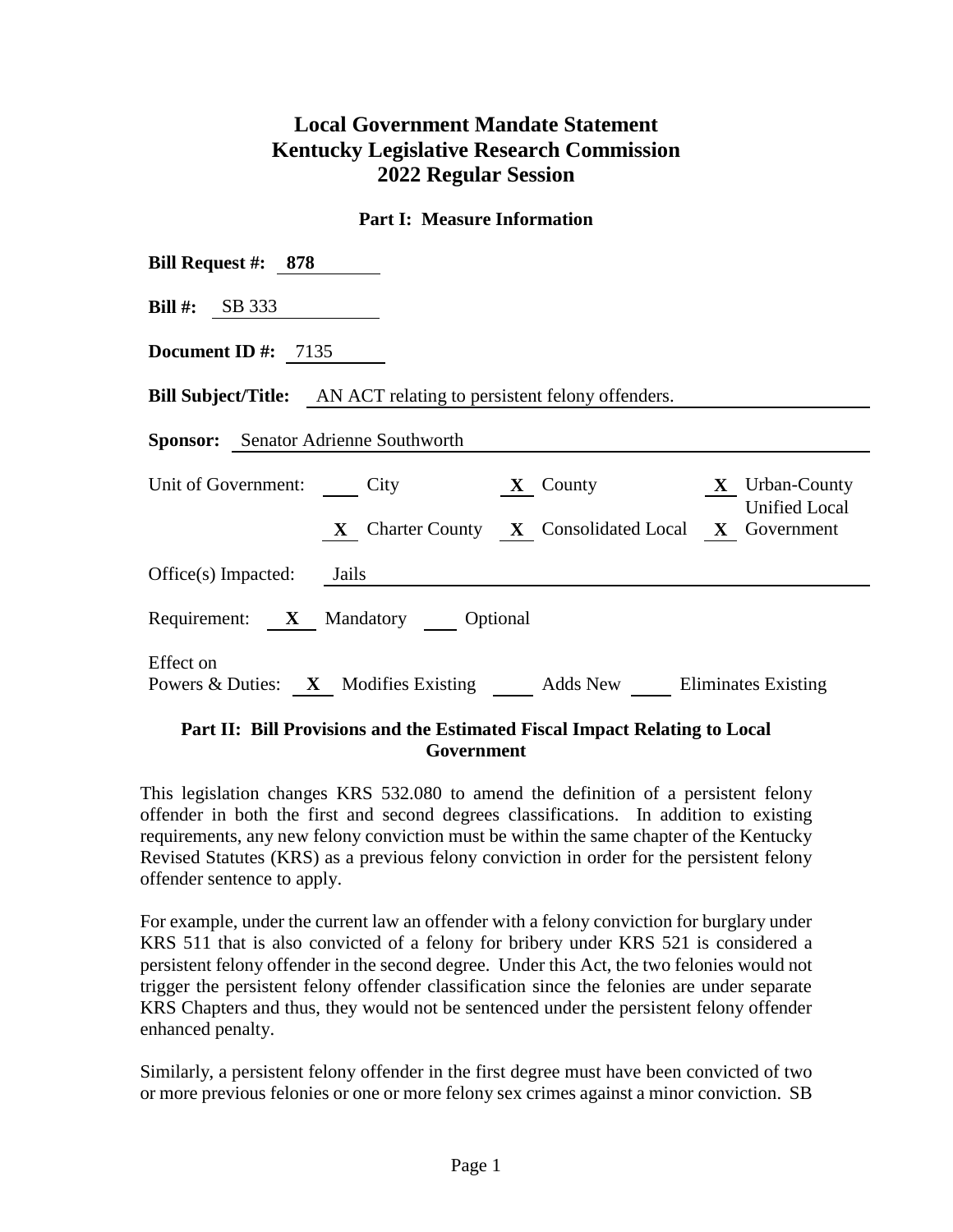333 requires that the previous felony or felonies must be within the same chapter of KRS as the new felony conviction for the offender to be considered a persistent felony offender in the first degree.

The fiscal impact of this legislation is indeterminable. It is expected that this measure will reduce the number of felons who will be considered a persistent felony offender and have the enhanced penalty applied to their sentence. This should reduce the length of jail time for some multi-felony offenders.

A person who is found to be a persistent felony offender in the second degree shall be sentenced to an indeterminate term of imprisonment pursuant to the sentencing provisions of KRS 532.060(2) for the next highest degree than the offense for which convicted. A persistent felony offender in the second degree shall not be eligible for probation, shock probation or conditional discharge unless all of the offenses are Class D felonies and do not involve a violent act against a person.

A persistent felony offender in the first degree that stands presently convicted of a Class C or Class D felony shall be sentenced to an indeterminate term of imprisonment, the maximum of which shall not be less than 10 years nor more than 20 years. If all offenses for which the person stands convicted are Class D felony offenses which do not involve a violent act against a person or a sex crime defined in KRS 17.500, the offender may be granted probation, shock probation, or a conditional discharge.

Most Class D felons are housed in one of seventy-four (74) full service or regional jails for up to five (5) years. The Department of Corrections pays a jail \$31.34 per day to house a Class D felon. Jail costs are further defined below.

#### **Class D felons:**

When a court denies bail to a Class D felony defendant, the local government is responsible for incarcerating the defendant until disposition of the case in one of Kentucky's 74 full service jails or three life safety jails. While the expense of housing inmates varies by jail, each additional inmate increases facility costs by an average cost to incarcerate of \$35.43, which includes the \$31.34 per diem and medical expenses that the Department of Corrections pays jails to house felony offenders. Upon sentencing, a Class D felon is housed in one of Kentucky's full service jails for the duration of his or her sentence. The Department of Corrections pays a jail \$31.34 per day to house a Class D felon. The per diem may be less than, equal to, or greater than the actual housing cost.

## **Class C felons:**

When a court denies bail to a Class C felony defendant, the local government is responsible for incarcerating the defendant until disposition of the case in one of Kentucky's 74 full service jails or three life safety jails. While the expense of housing inmates varies by jail, each additional inmate increases facility costs by an average cost to incarcerate of \$35.43, which includes the \$31.34 per diem and medical expenses that the Department of Corrections pays jails to house felony offenders. Class C felons are ineligible for placement in local jails until they are classified at the lowest custody level with 24 months